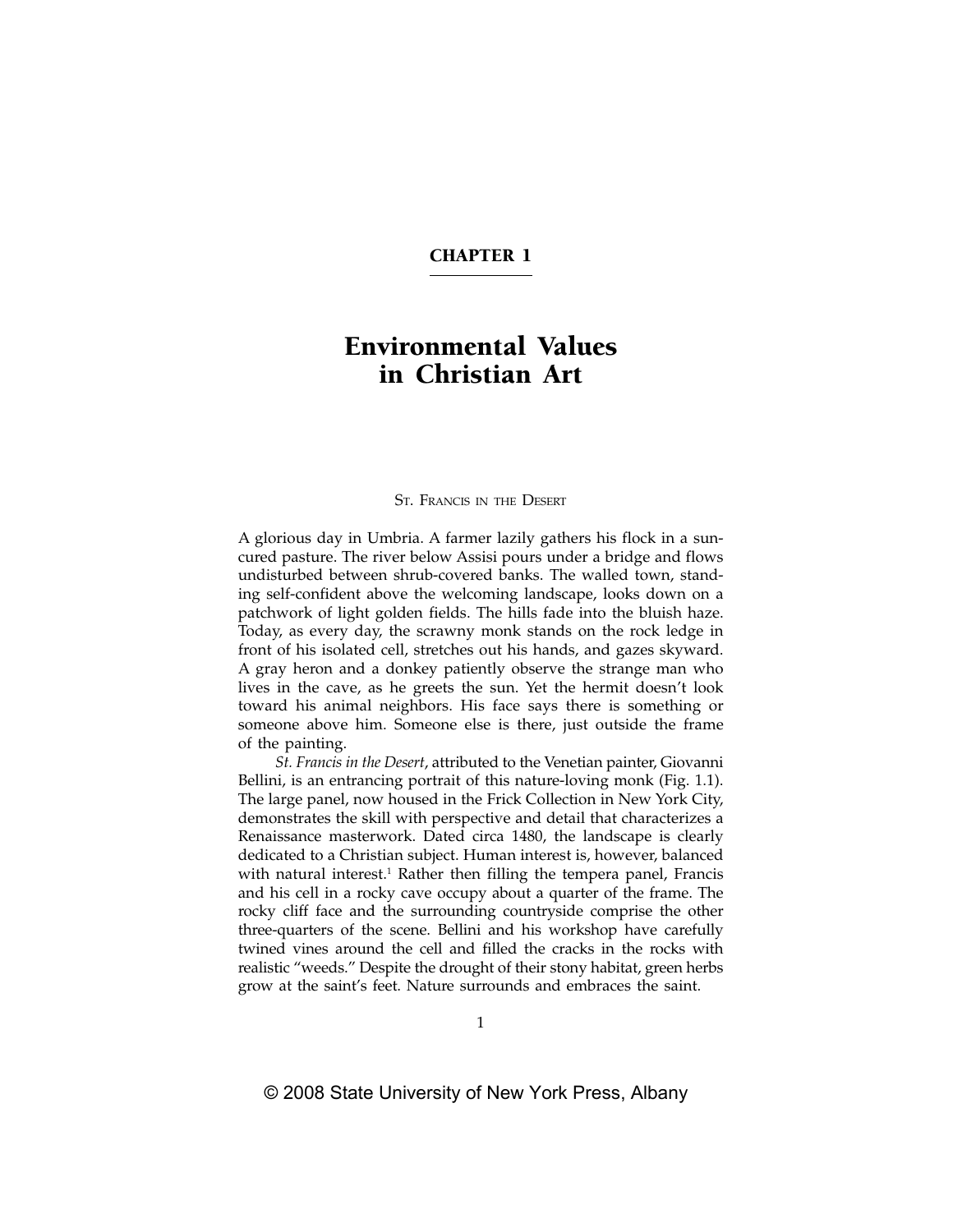## **2** Environmental Values in Christian Art



Fig. 1.1. Giovanni Bellini, *St Francis in the Desert.* St. Francis appears as a small figure in a friendly landscape. The environment itself is representative of Francis's spiritual state. The tempera on wood panel associates the wealth of nature, rather than material possessions, with righteousness. The landscape is not that of Umbria, but of northern Italy, where Bellini resided. Copyright, The Frick Collection, New York, NY.

In the growing literature on religion and the environment, Christian art remains an underutilized assemblage of primary sources. Students of regional religions, such as those of American Indians or Australian aborigines, make extensive use of ritual objects, rock painting, and totem poles in analyzing the relationships between culture and environment. For the Peoples of the Book, including Christianity, Judaism, and Islam, environmental historians and ethicists have concentrated on sacred texts, such as the Bible and the Koran, and academic theological works. The purpose of this volume is to correct this deficiency and to explore the evolution of environmental values through Christian history by investigating trends in religious material culture.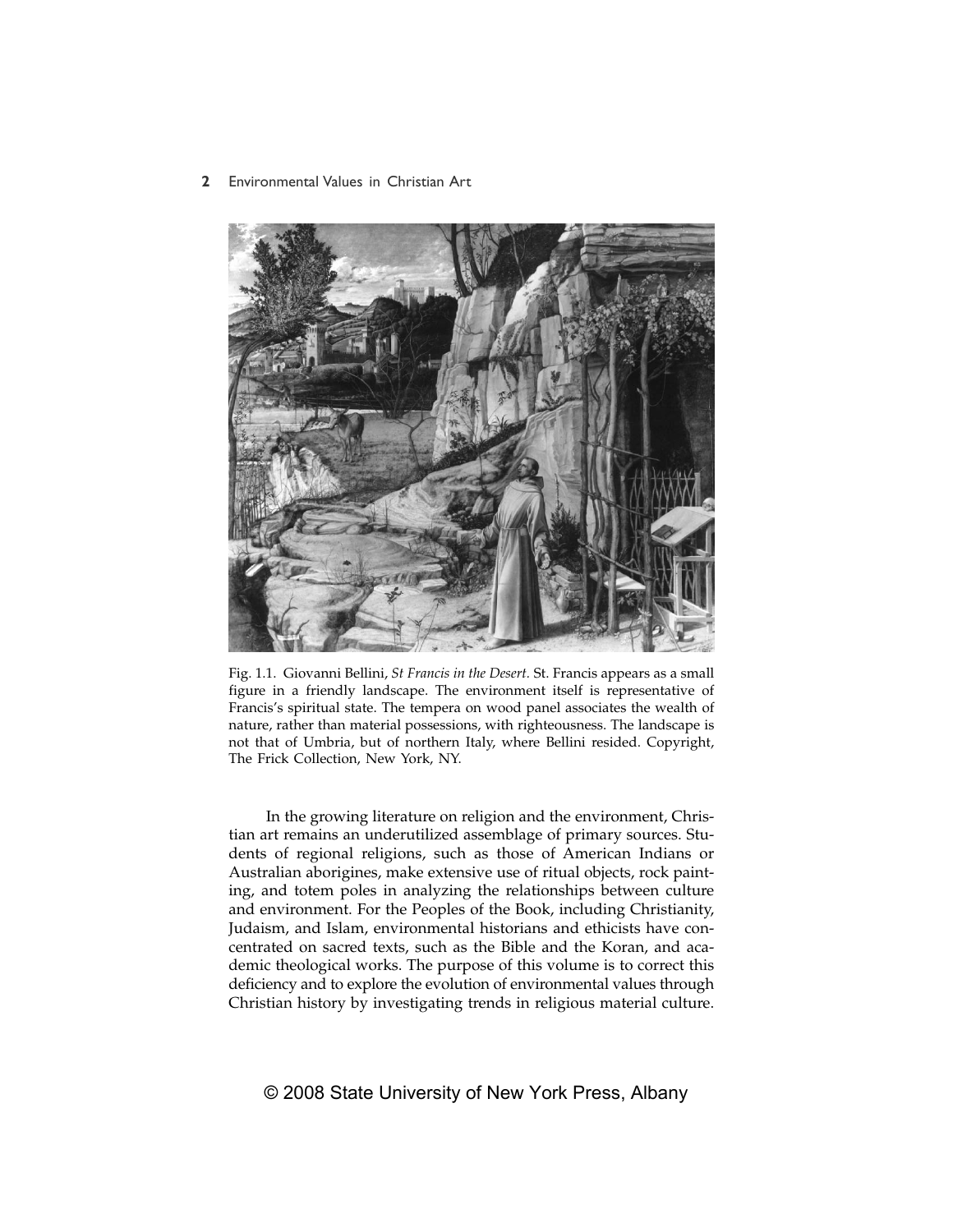This approach can ask old questions using new sources, such as how did the emergence of Christianity, with its concomitant displacement of pre-Christian religions, modify ancient European valuation and treatment of nature? Inventory of natural imagery or human–environmental relationships depicted in Christian art also suggests new inquiries, such as why are hunting scenes and horses rare in the Roman Christian catacombs and on early Christian sarcophagi?

This volume reviews examples of Christian art and architecture from the late second or early third century in Rome to the seventeenth century in the Netherlands, and explores four major questions:

- 1. How did the relationship to nature change in the transition from Roman and Celtic (pagan) religion to Christianity? Did disregard for nature or human dominance over nature become more prevalent themes?
- 2. What is the relationship between Christ and nature? What is the meaning of the Passion and the Eucharist for all living creatures? And how does this relationship change from the early church to the Renaissance and Reformation?
- 3. How does Christian art depict animals and plants, and what spiritual roles do nonhuman creatures play in religious art? How do themes like hunting change through time?
- 4. How does Christian art represent the ownership, economics, and management of natural resources? Are peasants and non-Christians, such as Jews, part of the productive landscape? Is resource sharing a continuing Christian theme?

The literature on environment and religion too frequently assumes a single concept of a creator deity through Christian history. There is, however, no a priori reason to assume that the first Christians confronting Imperial Rome had the same attitudes toward nature as Giovanni Bellini and his Renaissance associates. Further, early Christianity drew images and ideas from other religious cults. During different periods, one or another of these questions will come to the fore. Yet this analysis centers on related aspects of Christian cosmology and ethics, important to all eras. In terms of Christian belief, what is the purpose and meaning of nonhuman cosmos? How do death, renewal, and creative processes in nature relate to Christian concepts of Creation, Salvation, and Resurrection? What, from a Christian perspective, constitutes ethical treatment of the environment and management of environmental resources?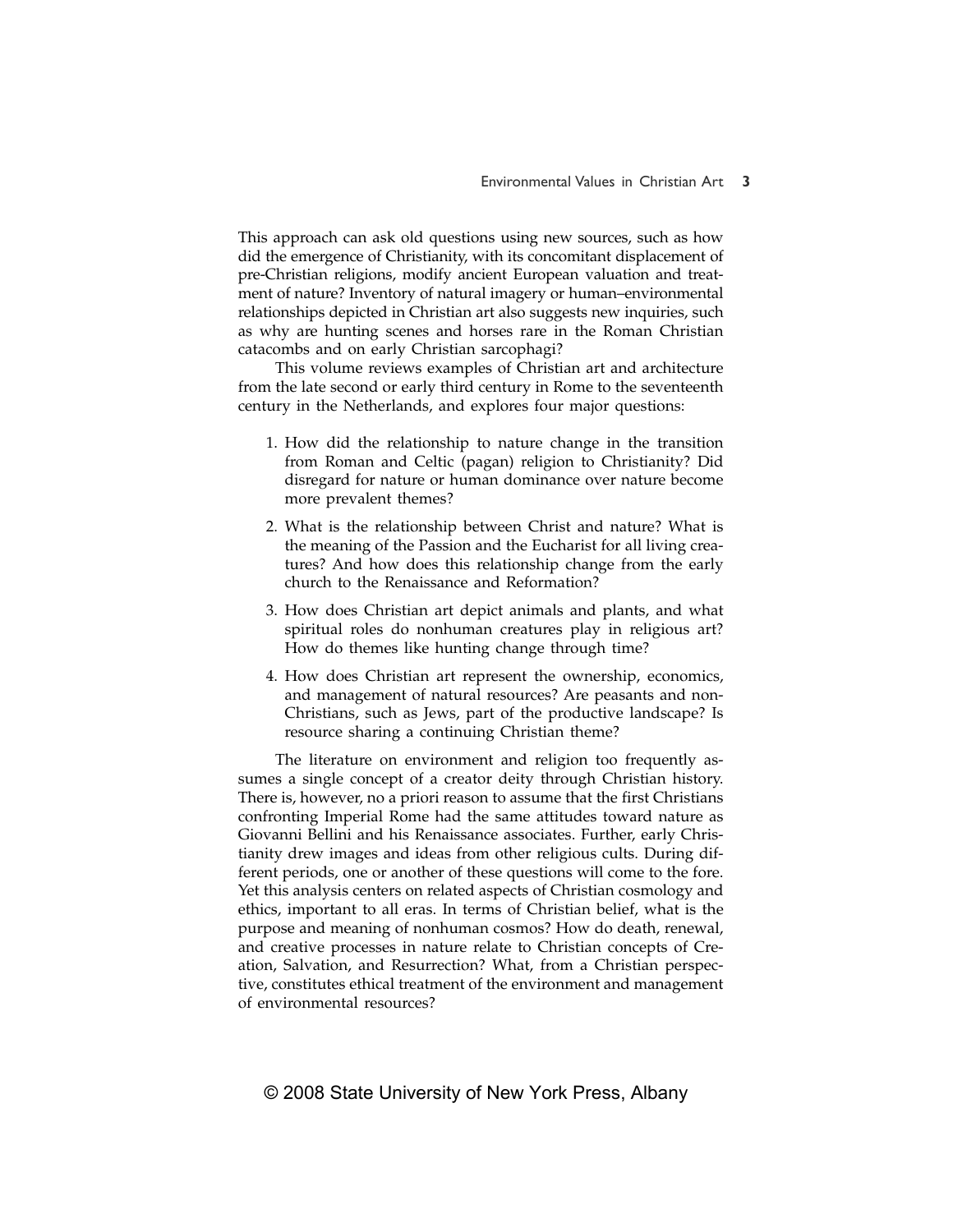#### **4** Environmental Values in Christian Art

#### HYPOTHESES AND HISTORY

Possibly due to Christianity's own teachings emphasizing conversion, environmental commentators often depict the transition between pre-Christian religions and Christianity as if it were a radical remaking of individuals, nations, and cultures. This snapshot view is a historiographic fault of the now notorious Lynn White essay "Christian roots of our ecological crisis," published in *Science* in 1967.<sup>2</sup> White begins with the modern love–hate relationship with industrialization and then plunges through roughly 4000 years of Jewish and Christian religious history, recognizing no long-term cosmological development of the Hebrew concept of deity, much less any real difference between ancient Hebrew and modern Christian concepts of God. He proposes an environmental model of monotheistic Christianity's displacement of pre-Christian religions—specifically that Christianity removed the protective spirits associated with natural objects—without providing any evidence that this actually occurred during the early Christian period.

Chapters 2 through 5, ideally improving on White's lack of concrete cases, explore how Christianity modified or selected environmental or natural themes found in pre-Christian Imperial Roman and Irish religious art. These chapters provide examples of the earliest specifically Christian artistic products and descriptions of works from around 220 C.E. to Romanesque period, which ends as the Gothic begins in the twelfth century. Chapter 2, for example, aligns Christian Roman art, from the second through the fourth century, with works of the same era associated with other religious cults. If Christianity displaced pagan respect for nature with a highly anthropocentric or human-centered worldview, then early Christian art should display a radical change from pre-Christian representation of natural objects and place more emphasis on control or domination of nature. These chapters find that, from the perspective of late antiquity, the foremost cosmological issue was not the question of the origin and evolution of the universe but of an appropriate and effective sacrificial system. Christian ritual is a response to an environmental resource crisis posed by commodification of nature and urbanization.

Chapters 6 through 9 investigate changes in cosmology from the early Middle Ages through the Gothic, and examine their implications for environmental economics. From the ninth century onward, the crucifix grows in importance as a symbol of natural regeneration, eventually replacing the metaphors of natural renewal preferred by the Romans, such as perpetually flowering plants. The green cross, in which Christ's blood pours forth regenerative power, is a common Gothic icon, pre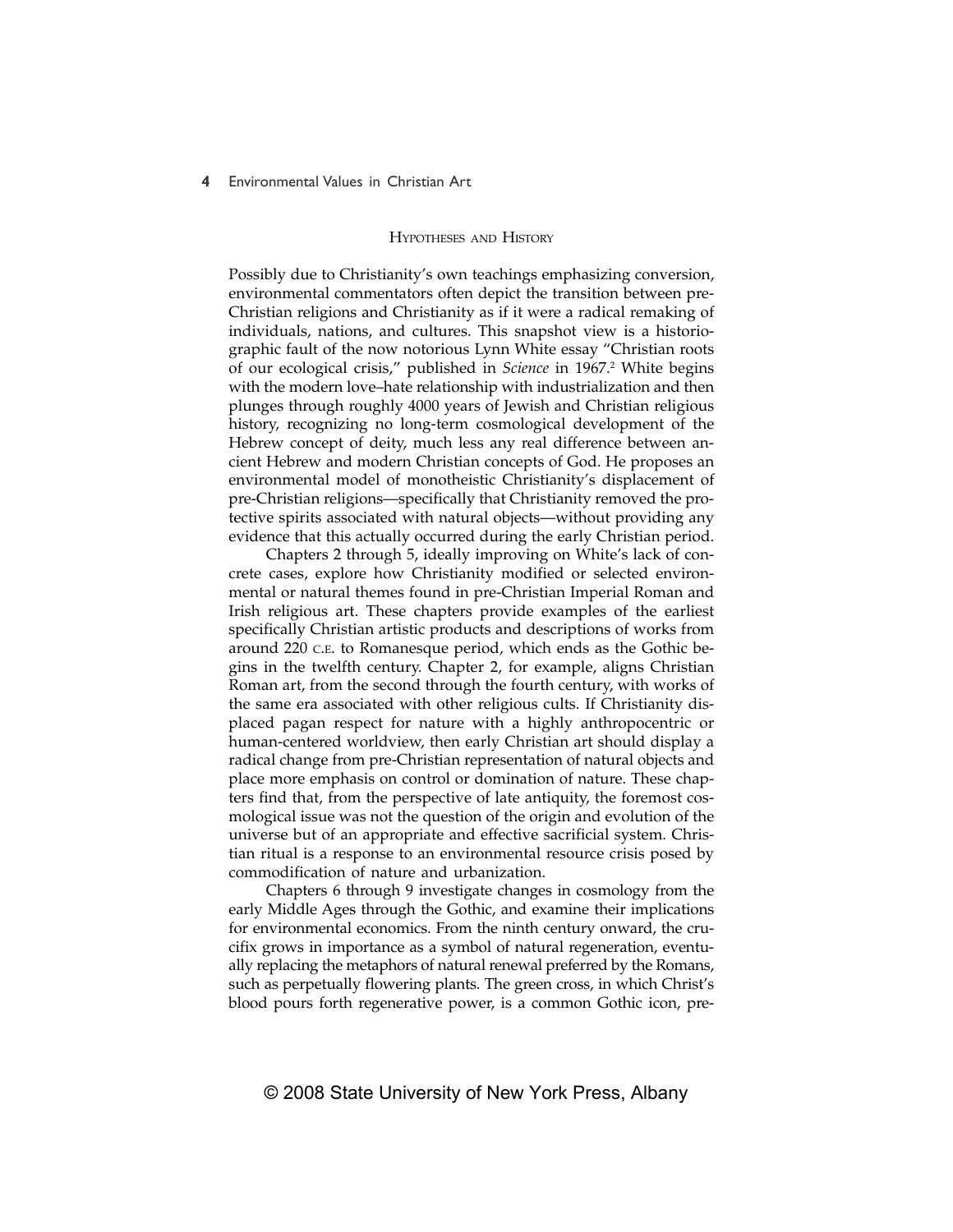senting the death and suffering of Christ as necessary to the continued existence of the living. As Christianity consolidates its cultural and political influence, the cathedral becomes a symbolic home for all Creation as a medieval version of Noah's ark. Chapter 8 explores medieval Christian representation of the peasant economy. Wealthy art patrons often preferred scenes idealizing the natural resources status quo, while Franciscan-funded commissions critiqued the accumulation of wealth by a few. In chapter 9, a dualistic Gothic cosmology, splitting the world into natural and unnatural spheres, fuels Christian hatred of Jews. Critical to the survival and regeneration of the cosmos, the suffering Christ dying on the cross becomes both an argument for Christian ministry to the poor and a justification for interreligious violence.

Chapters 10 and 11 explore paintings of the Italian Renaissance and the Dutch Golden Age, and the impact of the emerging scientific worldview on the spiritual meaning of landscapes and natural objects. Renaissance masters improve landscape technique, and introduce a cosmology based in natural process. Dutch Calvinists reduce the association of the Crucifixion with the landscape of Creation, while an immanent Creator omnipresent in nature infuses polders and meadows in nationalistic landscapes. Dutch painting distinguishes, however, between raw resources harvest, which is spiritually beneficial, and ownership of material possessions, which inhibits spiritual growth and insight. Chapter 12 synthesizes these findings and summarizes the evolution of key themes such as the predominant personae of the deity, the form of sacrifice, and the relationship between the coming kingdom and the physical earth.

#### METHODOLOGICAL CONSIDERATIONS

Throughout, the selection of works favors the artistic mainstream or trendsetting examples of a change in themes, motifs, or style. The Good Shepherd and Christ Pantocrator, of chapters 2 and 3, are among the most common personae of Jesus in late antiquity. The Ahenny high crosses, in chapter 4, are relatively early and well-preserved examples of this type of monument, and the *Book of Kells* is the best known and most studied illuminated manuscript of its era. The Cathedral of St. Denis, discussed in chapter 7, has an innovative architectural design that influenced dozens of other Gothic churches. Chartres Cathedral retains many of its original stained glass windows, while Naumburg Cathedral has both a critical modification in the relationship between the holy and human in its west choir, along with one of the few remaining intact Gothic altar screens. The anti-Semitic motifs in chapter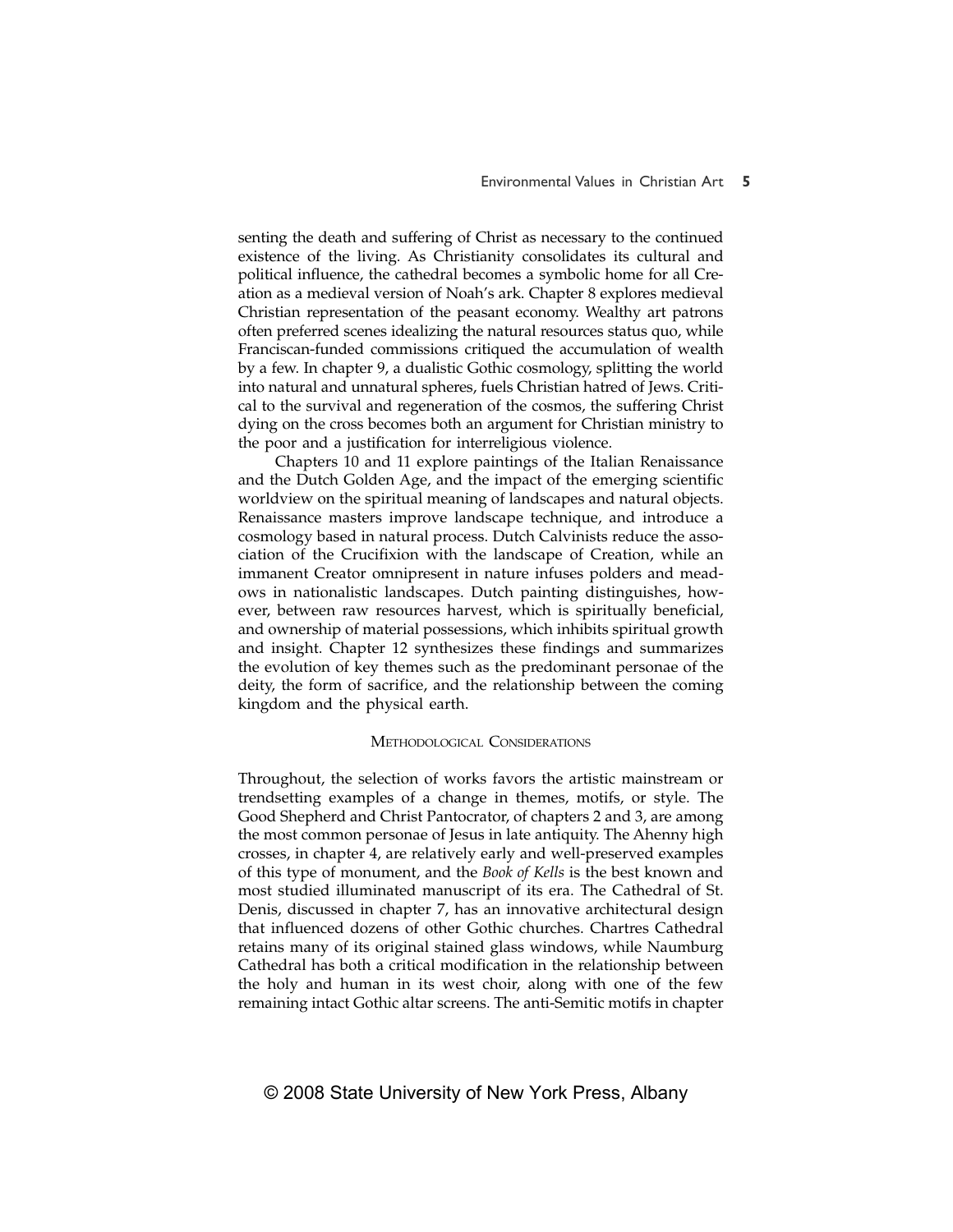9 can be traced from church to church across the face of Europe. Giovanni Bellini's *St. Francis in the Desert* makes the landscape a dominant element in a portrait of a saint, breaking from medieval conventions that emphasize the human form. The landscape paintings of Cuyp and van Ruisdael are the best-executed examples of a genre typical of Reformation Holland. This research is not intended to be a complete overview of Christian art history, and thus the inventory of periods and artists is based on major transitions in Christian representation of nature.

What, then, do we consider to be explicitly Christian art? How do we identify it? Christian painters depict secular subjects, while Christian architects design civic buildings as well as churches. The personal philosophy and beliefs of an artist influence that individual's interpretations of a setting as simple as a cow pasture encircled by woodland. In the broadest definition, art by Christians, even when no obvious Christian icons are present, is still Christian art. On the other hand, not all artists producing Christian sacred art have necessarily been Christians themselves. Today, archeologists cannot be certain if early Christians carved the third- and fourth-century sarcophagi, in which the Christians of late antiquity were interred. Non-Christian entrepreneurs selling funerary goods may have gotten a stake in the "Jesus market" by adopting Christian symbols and acquiring a repertoire of biblical scenes. For the purposes of this book, Christian art is art by Christians, art commissioned for Christian ritual or devotional use, and art that deals with Christian themes and subjects. Credit may be shared, however, with another religion. If a devotee of the Roman gods carved a burial vault covered with biblical scenes for a Christian client and placed a rather Dionysian four seasons on one end, this is still Christian art.

Today's interpretations are limited by temporal distance and cannot completely reflect the perspectives of the Reformation, much less late antiquity. Although some artists, such as Leonardo da Vinci, left notebooks or interpretations of their own work, a majority of the artistic endeavors cited in this volume lack any contemporary written documentation that would directly inform the modern viewer about the churchs' theological intents in the organization of the art or even their specific interpretation of obvious religious symbols. I will therefore present my hypotheses (and those of the art historians) as "probable." The theological battles of early Christianity certainly influenced the environmental values expressed in historic Christian art, yet it can be difficult to ascertain whose side an artist was on. New concepts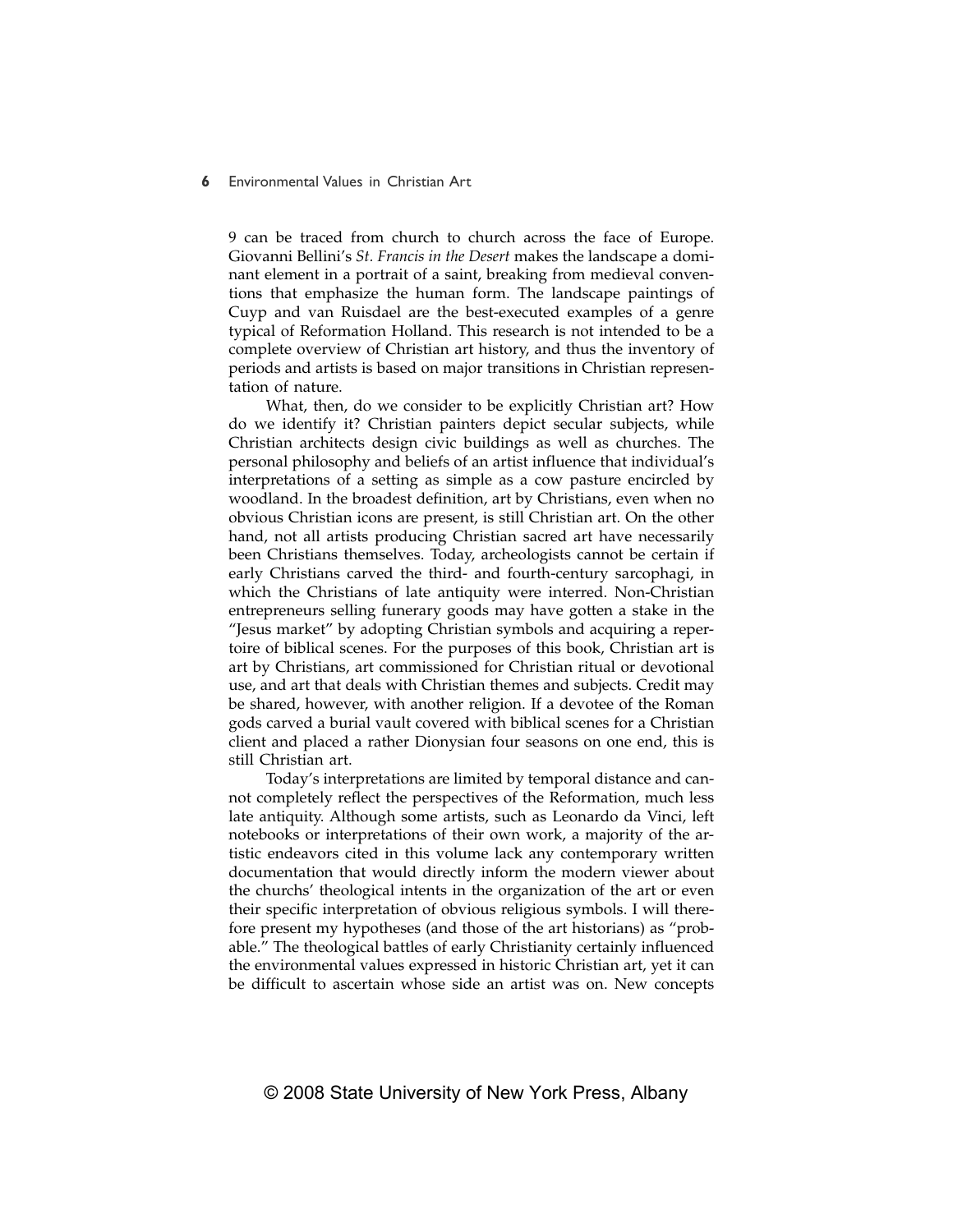appearing in theological treatises may only slowly influence artistic convention. Or, conversely, art may purposefully convey specific theological statements. For the reader familiar with the intellectual turmoil of the early church, the approach taken here may seem vague. Definitely establishing the theological sources for the images present in early Christian art would require a major study on its own, and, given current documentation, is probably impossible to fully execute. In *Irish Jesus, Roman Jesus,* Graydon Snyder, for example, remarks on a possible relationship between Pelagianism (a theological position ultimately rejected by the early church) and the preference for representational images of Christ in early Irish Christian art.3 Yet Roman Christian art, prior to the time of Pelagius, also preferred representational images for Jesus and the cross.

Where possible, I attempt to let the art speak for itself. For the Christian reader, the more horrendous ethical lapses may be jarring. The social violence embedded in sparkling stained glass can be difficult to acknowledge. Yet art focuses attention on the things of greatest value, and, at its best, attempts to see the cosmos through the eyes of God. Although the academic discipline of theology has the advantage in describing and categorizing love, art has the advantage in showing us what is worth loving. The reader is admonished to consider the complete gradient of Christian environmental expression—from the gentle Good Shepherd to the blatant injustice of portraying Jews with animal features. Historic accuracy and serious ethical evaluation require an analysis of a complete spectrum of works—and one row of windows or a single altar screen can range from the charming to the horrific. Contemplating the past can assist us in understanding our worst environmental misdeeds and our greatest achievements, and encourage objectivity in ethical self-perception.

### LOCATING ART

To assist the reader in exploring other sources and in visualizing the historic imagery, several chapters conclude with suggestions for finding examples of relevant art on the Internet. Although the Internet is inherently unstable and subject to change in content, museums, churches, and educational institutions are increasingly placing color photographs of artistic treasures on their Web sites. To find *St. Francis in the Desert*, for example, search the Internet for either "The Frick Collection" or frick.org, and check under either "Bellini" or "Italian" in "Collections" for a full-color reproduction.